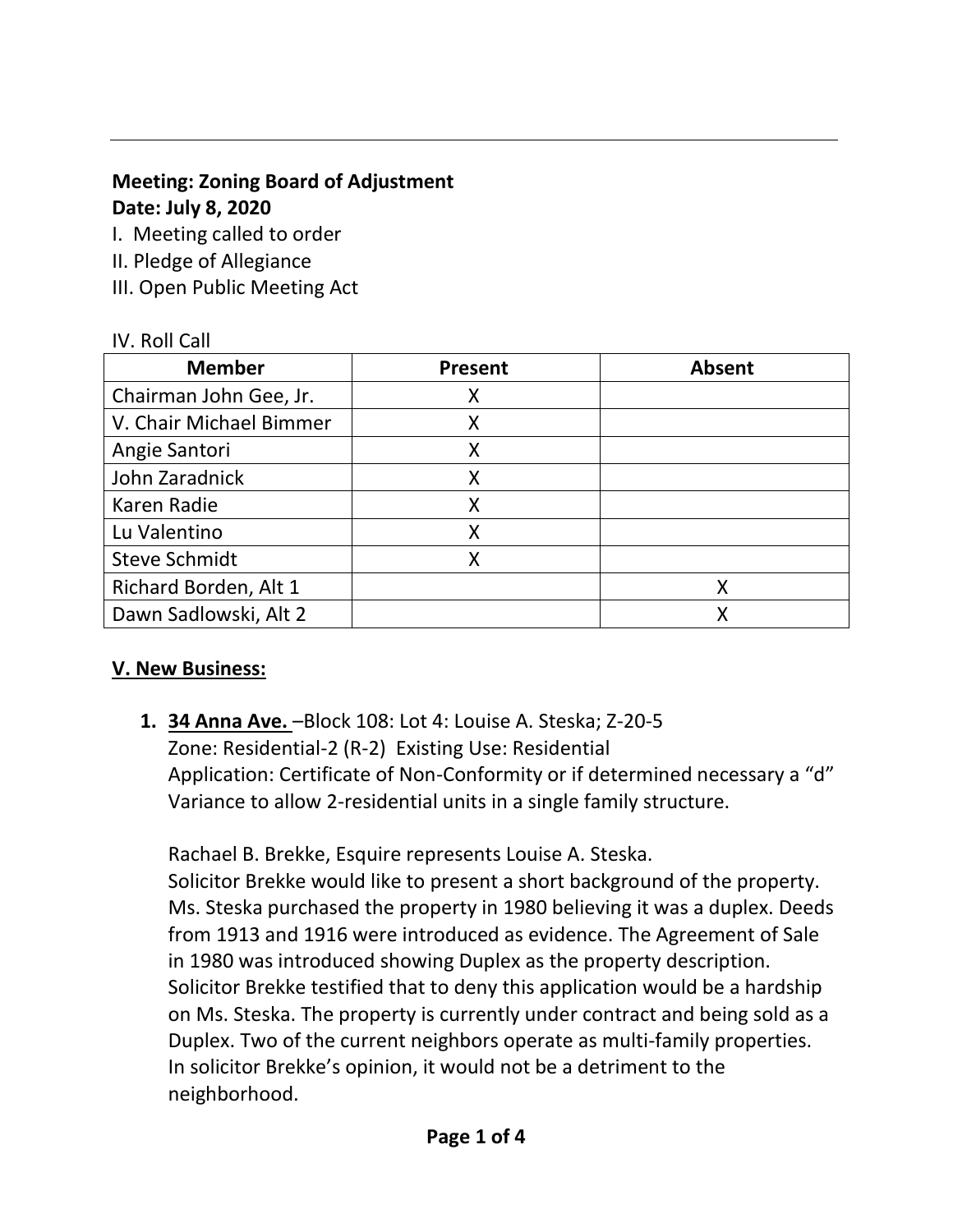Chairman Gee stated that just because the Agreement of Sale states Duplex, doesn't guarantee that to be so. Proper Zoning is what determines that.

The Transfer of Tract 1 in 1913 and Tract 2 in 1917 doesn't prove this either.

Chairman Gee asked Solicitor Kingsbury if the Application requires a variance or, can a Vote be taken first to determine if the Board Members believe it to be a Duplex. Then the Variance would not be needed. Solicitor Kingsbury said that a vote can be taken first to determine if the Board believes this property is a Pre-Existing Duplex.

Solicitor Kingsbury swears in Ms. Louise A Steska.

Chairman Gee asks about the Zillow advertisement stating Third Living Space over the Garage. This space is larger than the second floor unit. Pictures were presented and testified to, that the space over the Garage is not currently developed into living space.

The Applicant is not here to receive approval for the Garage.

Solicitor Kingsbury explained that an addendum can be placed in the resolution that states: "Not to be interpreted as Approval of Garage"

Solicitor Brekke interviewed Ms. Steska.

Ms. Steska testified that she and her ex-husband purchased the property in 1980 as a duplex. They resided there on the first floor until 1991. After moving, both units were then rented out until 2017 and 2019 respectively. The property has been up for sale and is currently under contract as a Duplex.

The downstairs unit has both a front and back door entrance. The upstairs unit has an outdoor wooden staircase leading to the second floor. This was installed in 2019 after replacing the metal stairs that were present when they purchased the property in 1980.

The garage was built in 1984 by her ex-husband. The first floor of the garage was always used as that and the second floor has never been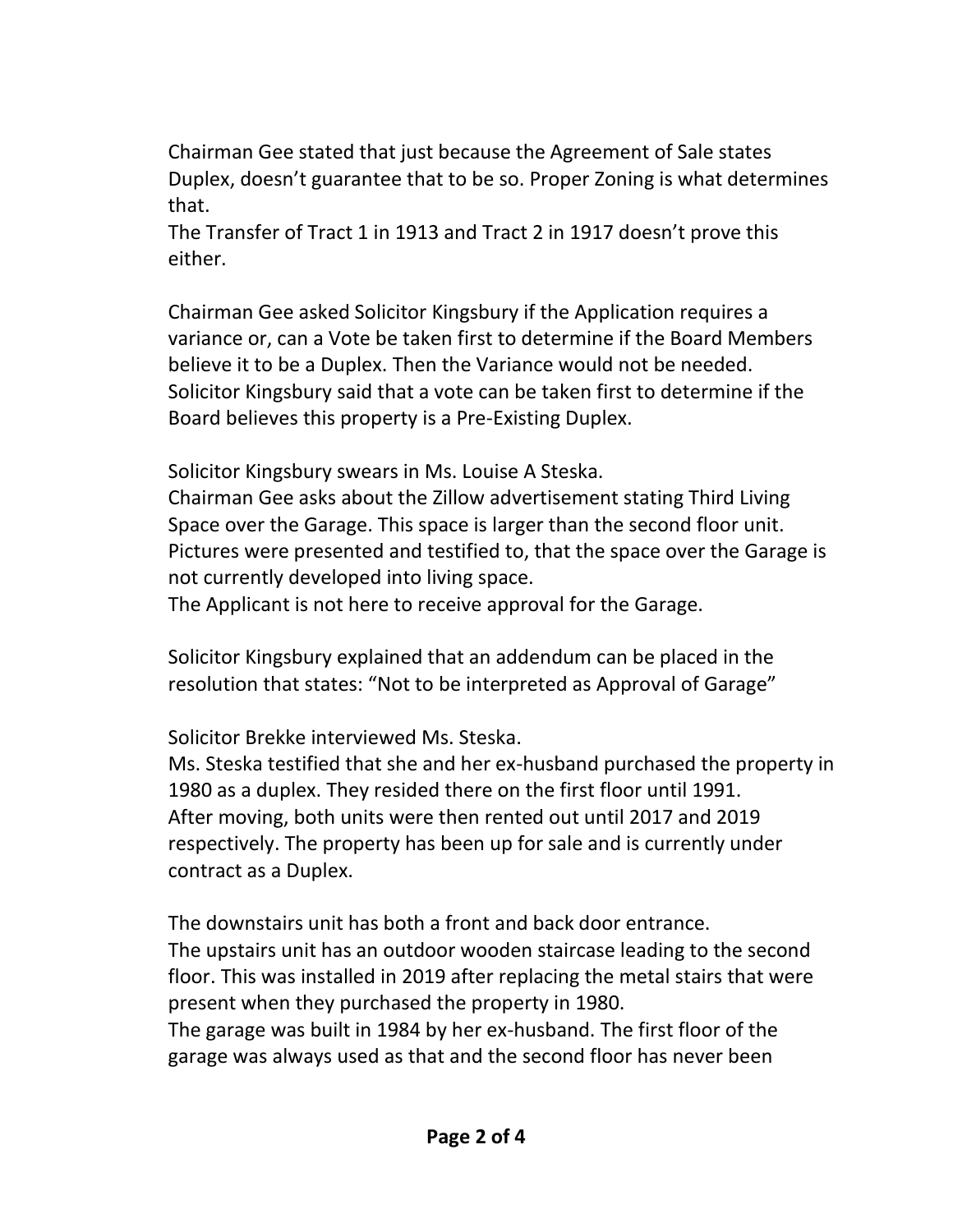occupied or finished. A picture of the upstairs garage does show some framing and a sink installed.

The driveway is sufficient to hold all of the occupant's cars.

Ms. Steska was asked to describe the neighborhood. She testified that both #12 and #26 Anna Ave have operated as duplexes since her purchase of the property in 1980. 12 Anna Ave is clearly marked as Unit A and B. 26 Anna Ave has two mailboxes.

Questions arose from Board Members about the single egress from the upstairs unit and also whether the owners had obtained permits to build the garage.

Chairman Gee stated that they were both issues for the Construction Official and Not the Zoning Board. The issue is whether or not The Board believes the property to be a Duplex.

Chairman Gee opens the meeting to the General Public.

Mr. Mark Onori of 35 Anna Ave was sworn in by Solicitor Kingsbury. Mr. Onori has lived at this address for 18 years and states that this property has always been a Duplex.

Mr. Onori testified that he has several concerns going forward. He has concerns about the Garage being a Third Living space as advertised. There have been some less than conscientious tenants on the property. He also has concerns about the overgrown vegetation on the property and animal issues that affect the quality of life in the neighborhood. Chairman Gee directed Mr. Onori to the Code Enforcement office of the Township.

 Mr. John Zahradnick asked Solicitor Kingsbury: "So basically the question is Whether the Board determines that this Property was a Pre-Existing Duplex or not.?"

 Solicitor Kingsbury said yes, and that this motion would require majority Vote requirements.